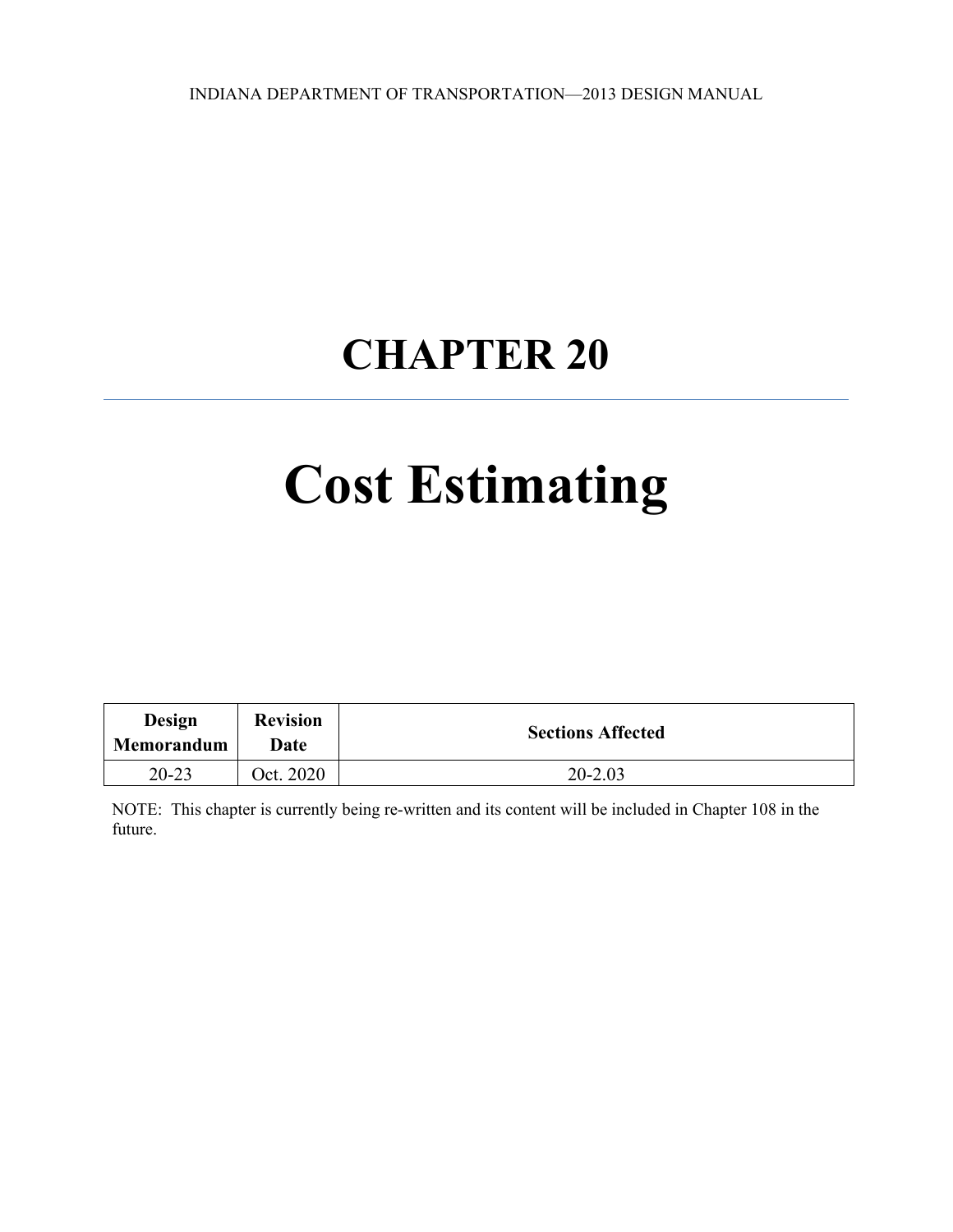#### <span id="page-1-0"></span>**TABLE OF CONTENTS**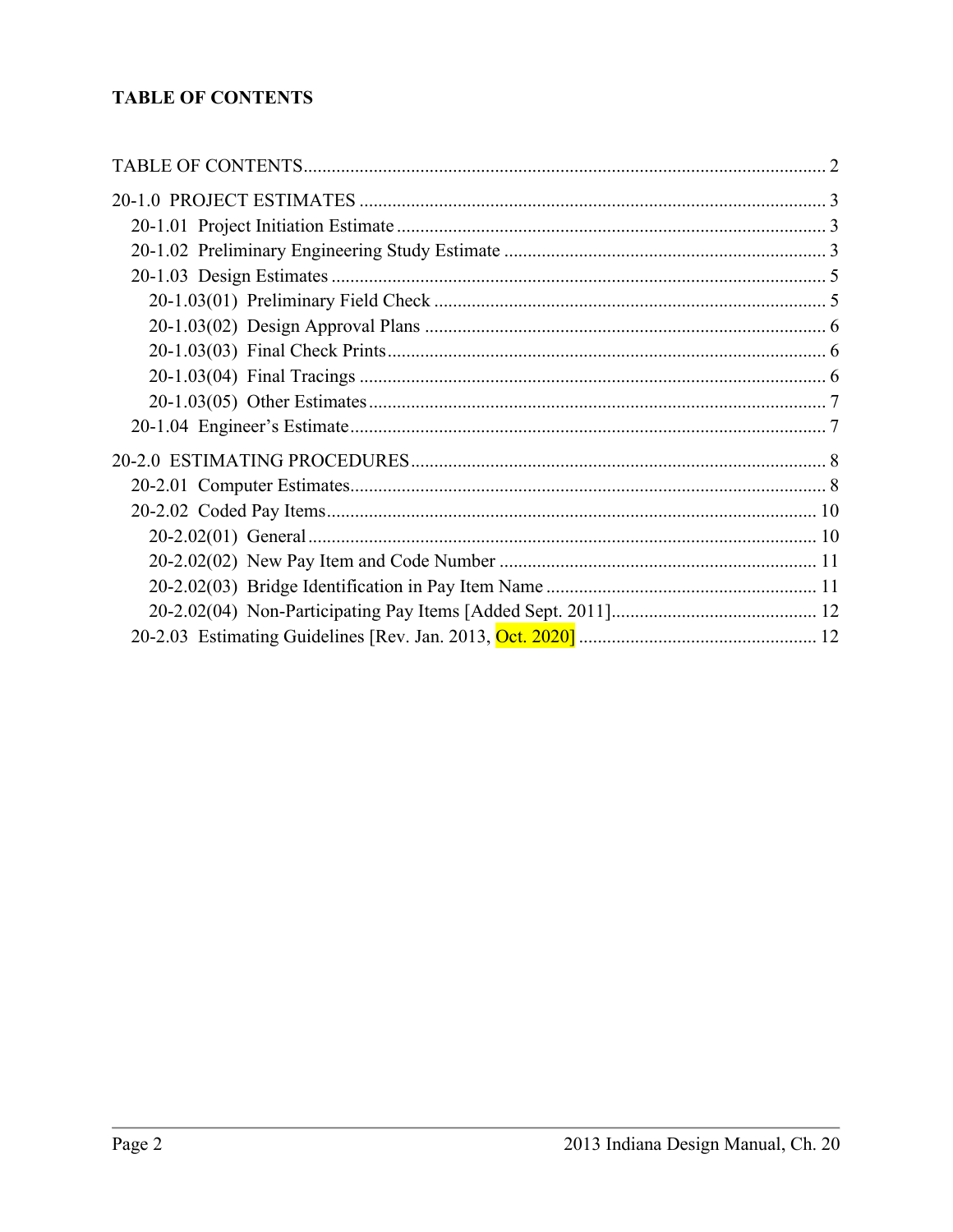### **COST ESTIMATING**

To adequately define the project scope and to ensure that sufficient construction funds are available, a construction cost estimate is required during the various stages of project development. As the project progresses, the estimate is updated to ensure the project remains cost-effective, that sufficient funds are available for construction, and that the contractor's bid price is reasonable. This Chapter discusses the project cost estimates required and who is responsible for their preparation.

#### <span id="page-2-0"></span>**20-1.0 PROJECT ESTIMATES**

#### <span id="page-2-1"></span>**20-1.01 Project Initiation Estimate**

Each district is responsible for nominating projects to be included on the Department's Multi-Year Highway Improvement Program. Two notable exceptions are major-improvement studies and the Interstate System rehabilitation program, which are nominated by the Planning Division. Once a project is nominated, the Urban and Corridor Planning Office is responsible for gathering the necessary project information before it can be included on the Program list. One part of this information-gathering includes a preliminary cost estimate for construction. The preliminary cost estimate is generally provided by the entity which nominated the project. This estimate is determined using broad units of cost (e.g., cost per mile, cost per square yard), by the type of improvement and by reviewing similar, recent projects in the area.

#### <span id="page-2-2"></span>**20-1.02 Preliminary Engineering Study Estimate**

The Environmental Policy Team, with input from the district, will prepare a more-detailed cost estimate for a project requiring an Engineer's Report. This estimate will be prepared based on the estimating procedures discussed below (e.g., cost per mile, cost per square yard). However, where quantities are available, these should be used. The Environmental Policy Team will be responsible for obtaining appropriate parametric cost estimate data.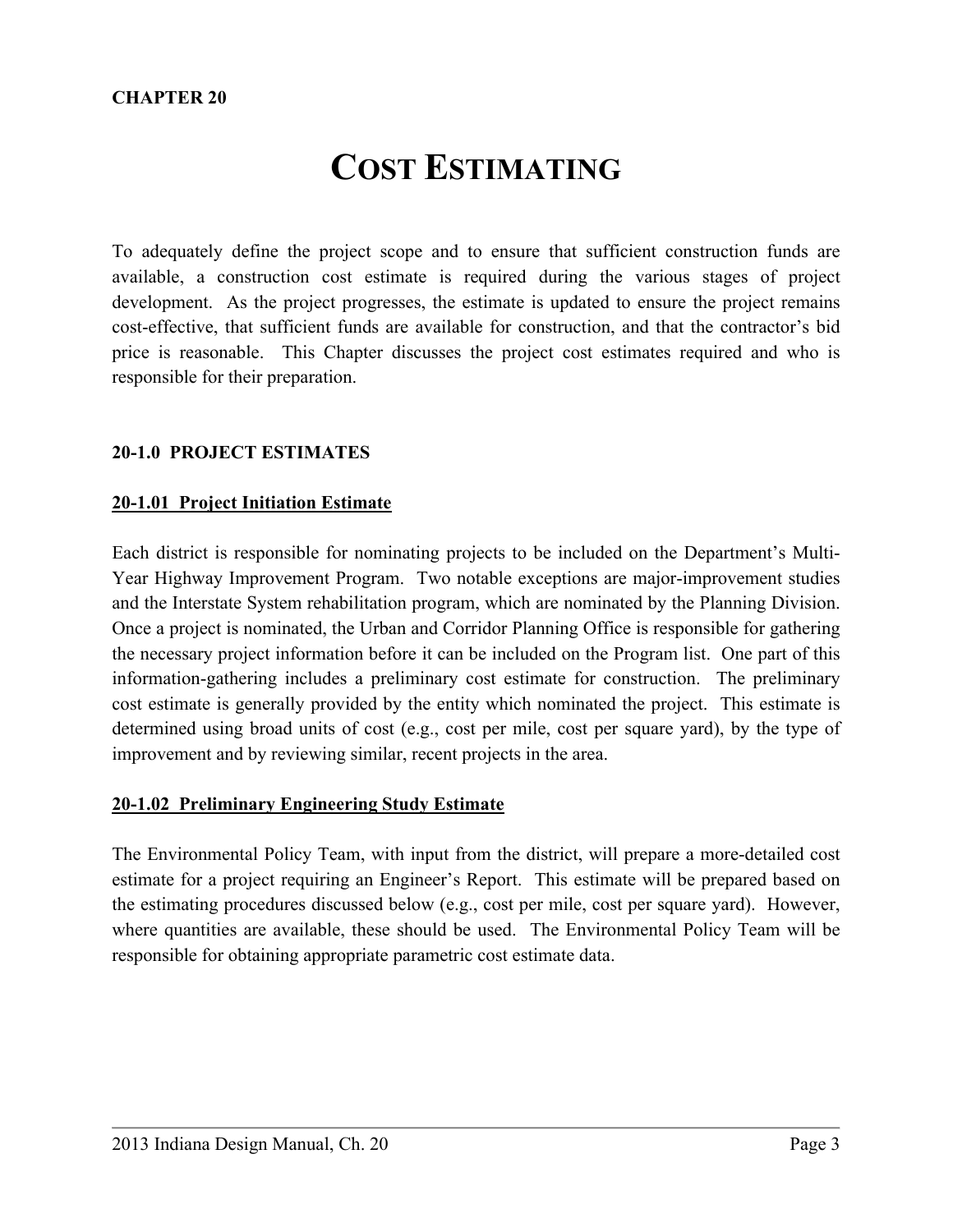A preliminary-study cost estimate is determined according to the following.

- 1. Roadway Items. For most roadway items, the cost estimate is determined assuming a cost per mile per roadway width. This estimate reflects the cost for earthwork, pavement structures, drainage, or other miscellaneous items. Every effort should be made to include all anticipated work items.
- 2. Structure Items. For most structural items, the cost estimate is determined assuming a cost per square yard based on similar structure type, work type (e.g., bridge rehabilitation, replacement) and crossing type (e.g., railroad, highway, stream).
- 3. Traffic-Signal Items. For a signal installation, a cost estimate is determined assuming a cost per intersection. For a signal-interconnect system, a cost estimate is determined assuming a cost per installation. These cost estimates will be provided by the Traffic Signals Team.
- 4. Traffic-Signs Items. The cost estimate is based on the number of panel signs and cost per sign. The cost estimate will be provided by the Signing and Lighting Team.
- 5. Lighting Items. Lighting is estimated assuming a cost per mile or per interchange where lighting will be provided. The cost estimates will be provided by the Signing and Lighting Team.
- 6. Traffic Maintenance. Include an estimate for traffic maintenance for each project. This estimate is determined by parametric means with the aid of previous projects of similar size, type, and complexity. For an expansion or major-preservation project, traffic maintenance costs range from 5 to 15 percent of the roadway or bridge construction items.
- 7. Right of Way. Right-of-way costs for an expansion or major-preservation project are furnished by the Office of Real Estate, including land cost, damages, and administration costs. Right-of-way cost for another project type is provided by the Administrative Services Team based on previous land-acquisition costs of similar projects.
- 8. Contingencies. For an expansion or major-preservation project, add a contingency factor for miscellaneous and lump-sum items based on 20 to 30 percent of the roadway or bridge construction items.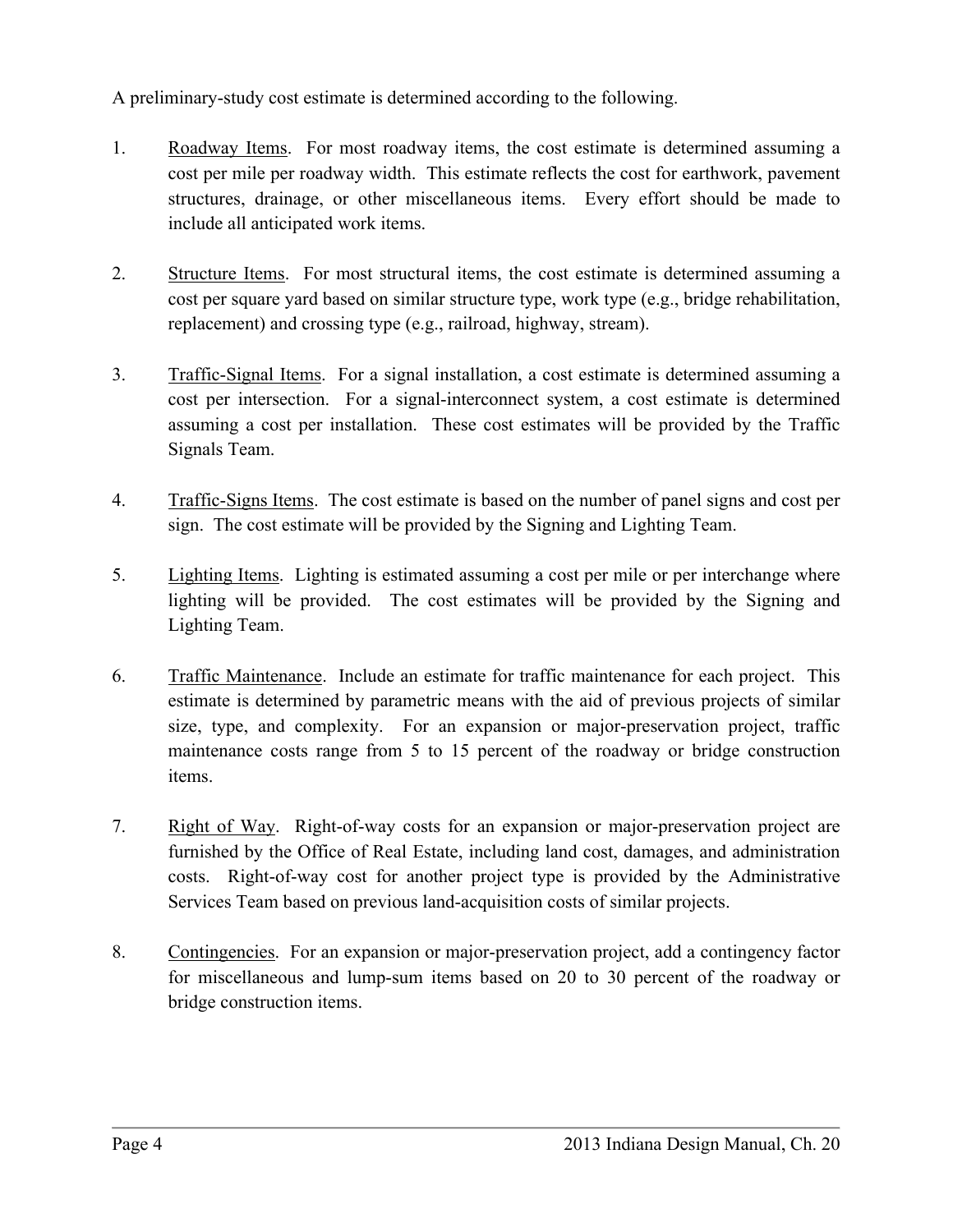- 9. Preliminary Engineering. For a road project, add a preliminary-engineering cost of 3 to 6 percent based on the total of Items 1 through 8 above, excluding Item 7. For a bridge project, use 5 to 8 percent. The preliminary-engineering cost includes environmental, survey, design, and geotechnical work.
- 10. Unit Costs. If quantities are available, these quantities in conjunction with the average weighted unit prices from Estimator or CES are used to develop the estimate.

The user should add the cost of major features that are beyond the basic assumptions used to develop the estimate. For example, the cost for a major box culvert should be added to the roadway cost per mile estimate.

#### <span id="page-4-0"></span>**20-1.03 Design Estimates**

#### <span id="page-4-1"></span>**20-1.03(01) Preliminary Field Check**

This is the first project stage for which the designer is responsible for preparing the cost estimate. The total from this estimate is included in the preliminary draft from the Design Summary. At this stage, the plans should be sufficiently advanced so that some of the major quantities can be approximated. The estimate should be based on these quantities and the average weighted unit prices. After entering all known quantities into Estimator or CES, the designer should include a 10 to 25 percent contingency factor based on engineering judgment for the miscellaneous items for which the quantities have not yet been determined. If the quantities are not available, the general cost estimating procedures discussed in Section 20-1.02 should be used (e.g., cost per mile per roadway width). The designer should contact the Production Management Division's Utilities and Railroad teams, and the Office of Real Estate to obtain an estimated cost for utilities, railroads, or right of way, unless previously supplied.

For a consultant-designed project, the consultant will be required to use the computer program Estimator to determine the preliminary cost estimate. Section 20-2.01 discusses the Estimator program. As with CES, Estimator will provide an initial cost estimate based on the available quantities. The consultant will be responsible for adjusting the values to reflect the project type, location, environment, and engineering judgment.

A project may have two or more Des numbers. For example, a combination roadway and bridge project will have multiple Des numbers. For this type of project, separate cost estimates are required for each Des number based on the quantities associated with that particular work category. The Office of Contracting will combine individual estimates within a single contract.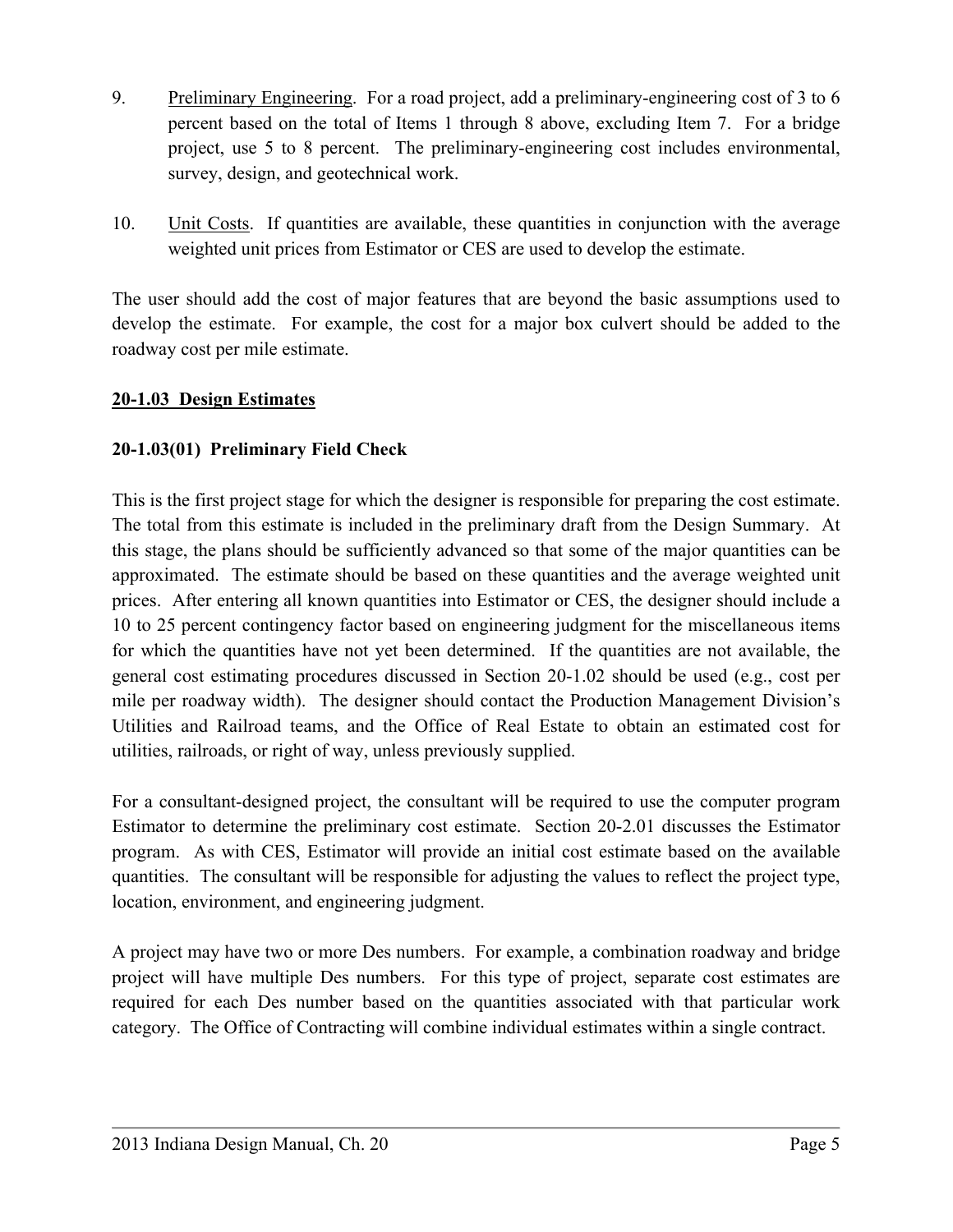#### <span id="page-5-0"></span>**20-1.03(02) Design Approval Plans**

Most major quantities should be known at this stage. However, if this is not true, the procedures described for determining the cost estimate in Section 20-1.03(01) are also applicable. Include the final total from the cost estimate in the Final Design Summary. The Design Summary is submitted to the Production Management Division director for approval including the total estimated cost. A complete cost estimate is required as an attachment to the Design Summary for an Interstate-route rehabilitation project, or to the Bridge Inspection Report for a bridgerehabilitation project.

#### <span id="page-5-1"></span>**20-1.03(03) Final Check Prints**

At this stage, the plans should be complete, and the preliminary cost estimate updated to a final cost estimate. All quantities should be finalized at this stage and entered into Estimator. Section 20-2.03 provides additional guidelines for determining a cost estimate based on quantities.

#### <span id="page-5-2"></span>**20-1.03(04) Final Tracings**

Before submitting the final tracings, the designer must prepare a final detailed cost estimate based on the final plans and quantities. This may be an update of an earlier cost estimate. This estimate will be used by the Office of Contracting to develop the Engineer's Estimate.

For a local-public-agency project, the Office of Contracting will review the local agency's cost estimate and prepare the Department's cost estimate. This may be, but is not required to be, an independent estimate. If the difference between the local agency's cost estimate and the Office of Contracting's cost estimate is significant, the Local Program Assistance Team will contact the local public agency and negotiate an estimate acceptable to both parties.

If the cost estimate changes after the plans have been transmitted to the Office of Contracting due to changes in the quantities, the procedures described in Section 14-1.02(03) and 14-1.02(04) should be followed.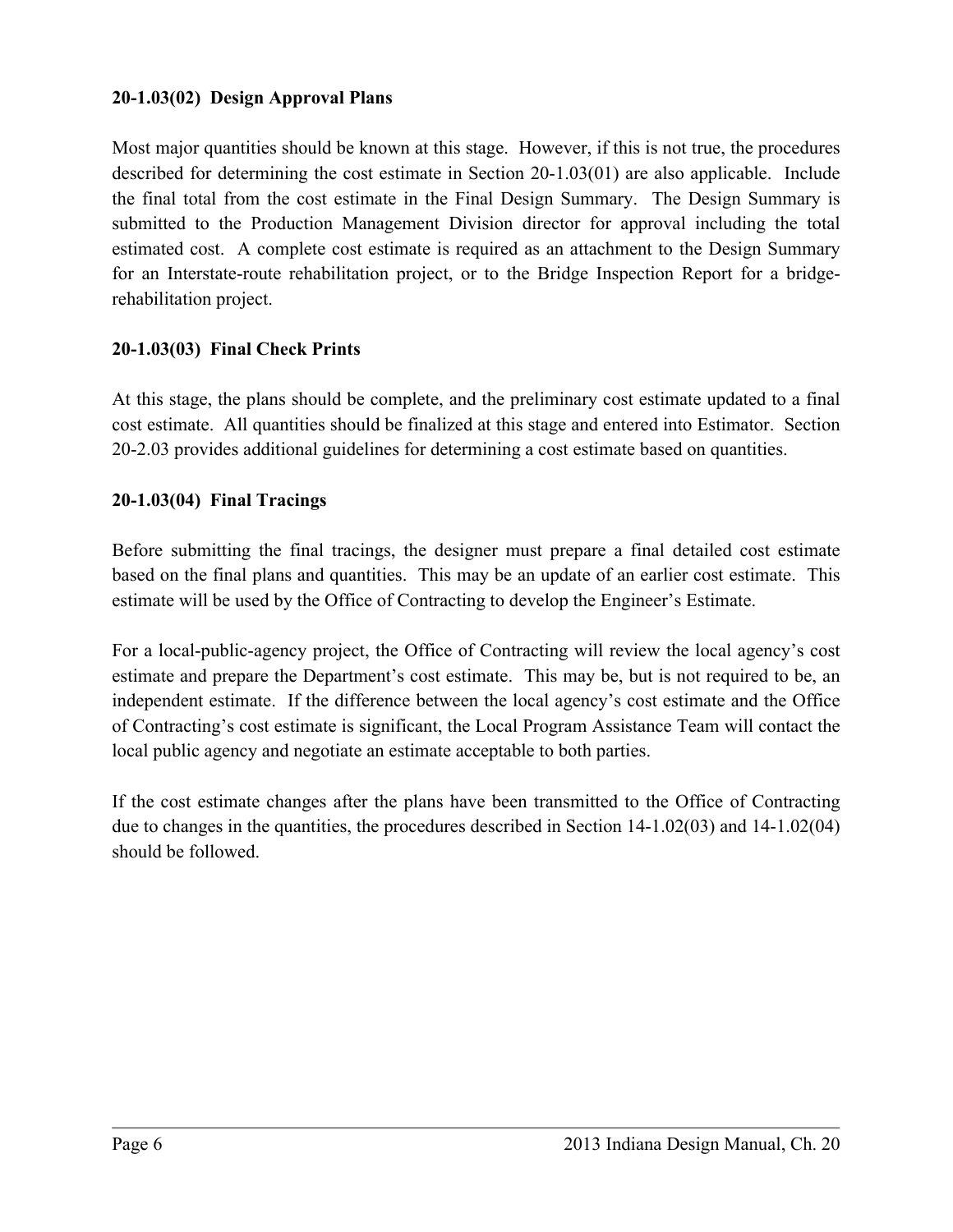#### <span id="page-6-0"></span>**20-1.03(05) Other Estimates**

The following indicates where new or revised cost estimates may be required during the design stage of a project.

- 1. Project Scope Change. If the scope of the project changes, the designer is responsible for obtaining a new construction cost estimate. If major changes on a Federal-aid project are over \$250,000 and if construction will occur in the current or next Federal fiscal year, forward the revised cost estimates to the Urban and Corridor Planning Office so that it can revise the Multi-Year Program. Estimates for scope of work changes are based on approximate quantities and are determined using the procedures discussed in Section 20- 1.02.
- 2. Project Delay. If there has been a significant delay in the project since it was originally designed and estimated, it will be necessary to update the cost estimate.

#### <span id="page-6-1"></span>**20-1.04 Engineer's Estimate**

The Engineer's Estimate will provide a basis for the Department's evaluation of the bids for highway construction and will allow the Department to determine if the low-bid price is fair and reasonable for the work involved. This estimate and the data used to generate the estimate are confidential and are not for general distribution.

After receiving the cost estimate, the Office of Contracting will ensure that the following reviews or activities occur.

- 1. Review of Estimate. The Office of Contracting will review the designer's estimate and check it for errors or omissions. If large discrepancies are noted, it will contact the designer to discuss and resolve differences.
- 2. Review of Contract Completion Time. The Office of Contracting will ensure that the cost estimate is compatible with the contract completion period set by the district construction personnel.
- 3. Review of Cost Estimate From Office of Real Estate. The Office of Contracting will add cost estimates from the Office of Real Estate to the designer's estimate to determine the final Engineer's Estimate.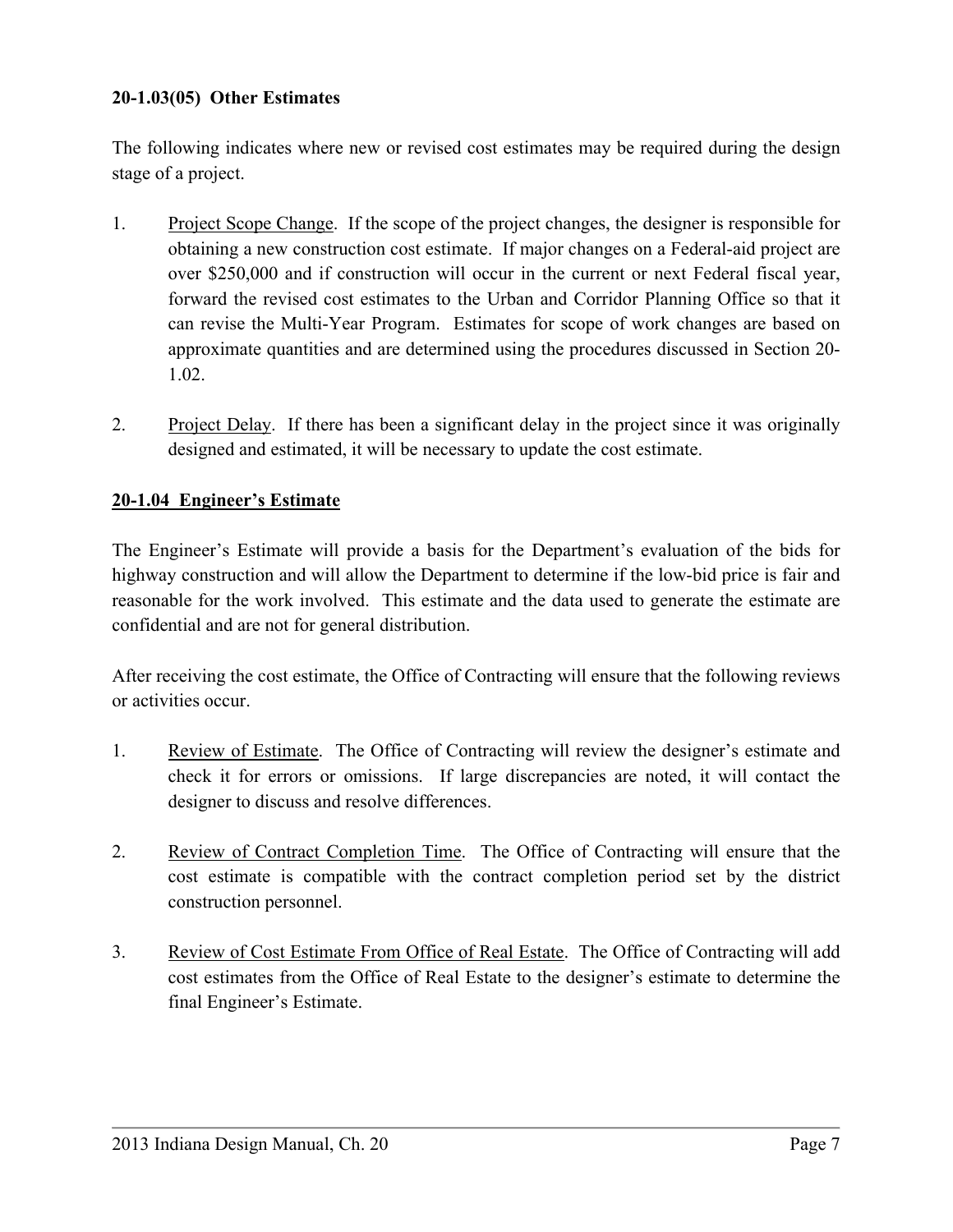- 4. Prepare Plans, Specifications, and Estimates (PS&E). For a Federal-aid-funded project, the Office of Contracting will include an estimate as part of the PS&E package submitted to FHWA.
- 5. Review Pre-Bid Meeting Comments. The Office of Contracting will review comments from the Pre-Bid Meeting to determine their effect, if any, on the cost estimate.
- 6. Opening and Processing Bids. After the public reading of the bids, the Office of Contracting will check the proposals for omissions or errors. If the low bidder satisfies all criteria and if the low bid is within a pre-established award range, the bid is forwarded for approval.
- 7. Rejection of Bids. If all bid estimates exceed the pre-established award range, the bids and contract are rejected and the re-advertising process begins. The Engineer's Estimate is reviewed with regard to the bids received.

#### <span id="page-7-0"></span>**20-2.0 ESTIMATING PROCEDURES**

#### <span id="page-7-1"></span>**20-2.01 Computer Estimates**

Each construction-cost estimate must be submitted via the CES Cost Estimating System software. CES has a detailed user-guide manual that the designer should review before using the program. The manual can be obtained from the Office of Contracting or by contacting the Architecture and Application Development Divison's TRNS • PORT (BAMS) Administrator.

In order to better-estimate construction costs in the future, and to analyze work done in the past, more information must be entered into CES for an in-house-designed or consultant-designed project.

All consultant-designed-project-metrics information formerly submitted on the Consultant Project Input Form should now be entered directly into CES. The Consultant Project Input Form, Excel file 0527-inf.xls will no longer be required.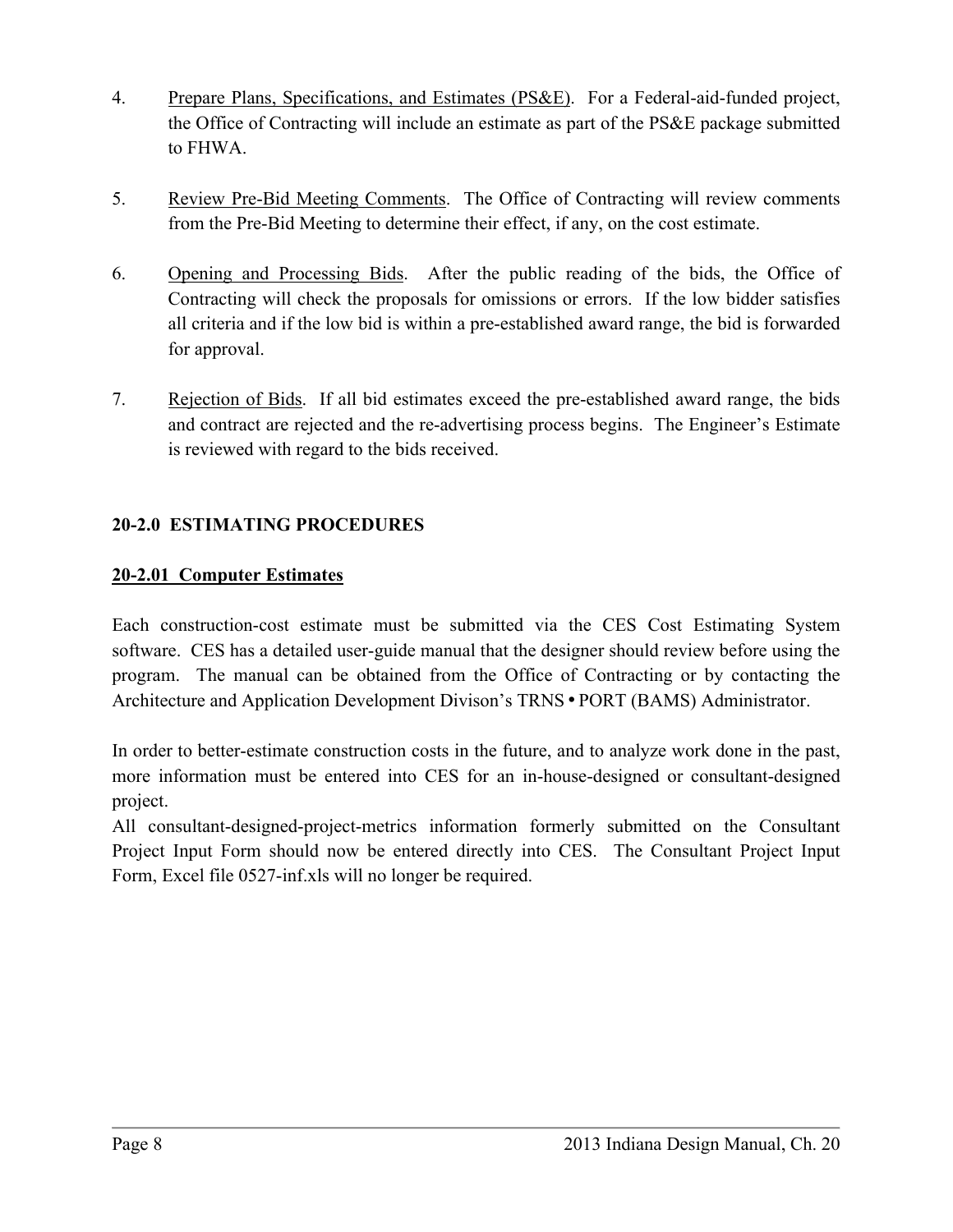The following project metrics should be entered into CES.

- 1. Latitude and Longitude. This information should be taken from the SPMS project schedule. If it is not shown there, the designer or estimator should determine the location of the midpoint of the project in degrees, minutes, and seconds. This data should be entered without units symbols. For example, 89º 59' 34'' is entered as 895934. This information is entered on the General tab, second page. Latitude or longitude information that is already present must be verified.
	- a. For a project that includes work on more than one route, the latitude and longitude should be entered for the point closest to the geographic center of all work.
	- b. For a district- or subdistrict-wide contract, the latitude and longitude should be entered for the district or subdistrict office.
- 2. Project Length, Pavement Width and Depth, and Lane Miles. This information should be entered on the General tab, first page, bottom left, in the block titled Metrics. English units should be used for a metric-units project. Each entry should be rounded to two decimal places, as appropriate.
	- a. The project length is the overall length of pavement, entered in miles.
	- b. The pavement width is the total width of new mainline pavement, excluding paved shoulders, entered in feet.
	- c. The pavement depth is the average depth of new mainline pavement, excluding paved shoulders, entered in inches.
	- d. Lane miles is the project length times the number of through travel lanes, excluding shoulders, entered in miles.

Cost estimates are based on the quantities and applicable unit prices. CES allows the designer to enter quantities or to develop cost estimates based on general estimating procedures (e.g., cost per square foot of bridge deck, cost per intersection). For Estimator, the user must input actual quantities into the program before it can generate a cost estimate. Once the quantities have been entered, the programs will automatically provide a cost estimate based on historical data from past bids. The Department is responsible for providing the base information used by the programs. This estimate may be used as-is. However, the designer should review the unit costs. Based on the proposed scope for the project, the designer should be aware of factors that may influence unit prices as follows: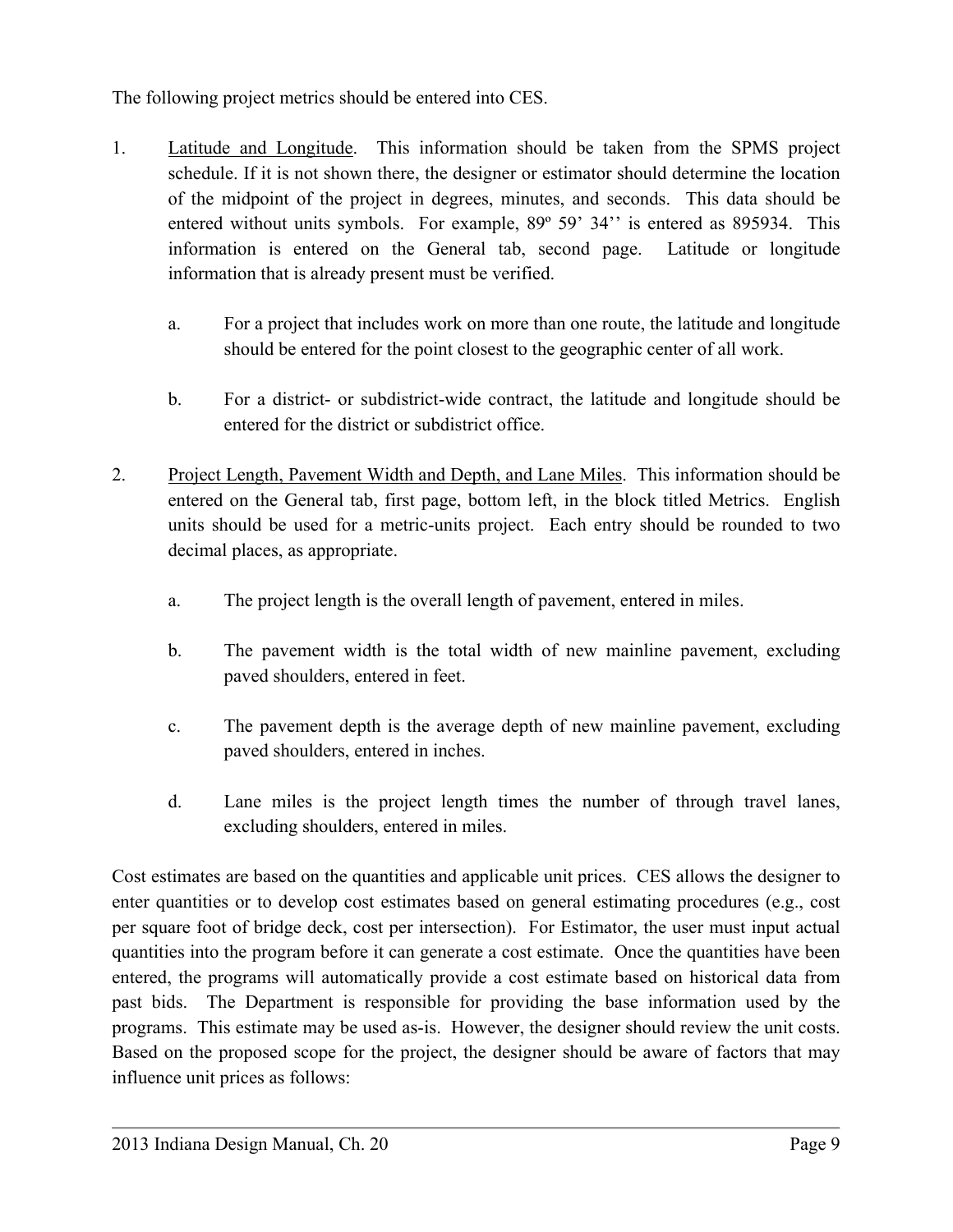- 1. geographic location (e.g., urban or rural, State location, district);
- 2. similarity of recent construction projects;
- 3. inflation (adjustments of past prices to reflect the current year);
- 4. reliability of recent construction cost data;
- 5. recent trends in cost of materials, labor, or equipment;
- 6. anticipated difficulty of construction;
- 7. project size relative to size of similar projects;
- 8. proposed project schedule;
- 9. anticipated construction staging;
- 10. expected environmental problems (e.g., hazardous wastes, wetlands);
- 11. use of experimental materials, which requires coordination with the Office of Research and Development; and
- 12. engineering judgment.

#### <span id="page-9-0"></span>**20-2.02 Coded Pay Items**

#### <span id="page-9-1"></span>**20-2.02(01) General**

Each pay item has an official title and code number which is tied to the *Standard Specifications*. These items are listed in the INDOT *Catalog of Unit Price Averages for Roads - Bridges - Traffic*. This document can be obtained from the Office of Contracting. These item numbers are used by the Department for tracking and as a historic data base. For most items, CES or Estimator will provide the official pay item number. However, for some specialty or new items, the construction item may not be within the computer. Therefore, the designer will be required to conduct the following.

- 1. Checking. The designer should ensure that there is an actual number for the item within the system by entering the item into CES or Estimator. Do not assume that the item is not in the system.
- 2. Specifications. The designer should review the *Standard Specifications*, Supplemental Specifications, or Recurring Special Provisions to determine if there is a method of payment for the item. If not, a special provision must be developed; see Section 19-2.0.

The designer should be certain that the CES or Estimator software's pay items catalog to be used in developing the estimate of quantities and cost estimate corresponds to that which is effective for the contract letting date. Pay item names, pay units, or code numbers are periodically revised, added, or deleted. It is the designer's responsibility to check the estimating software when these changes occur, and to be certain that they are reflected in the estimate of quantities and cost estimate throughout project development.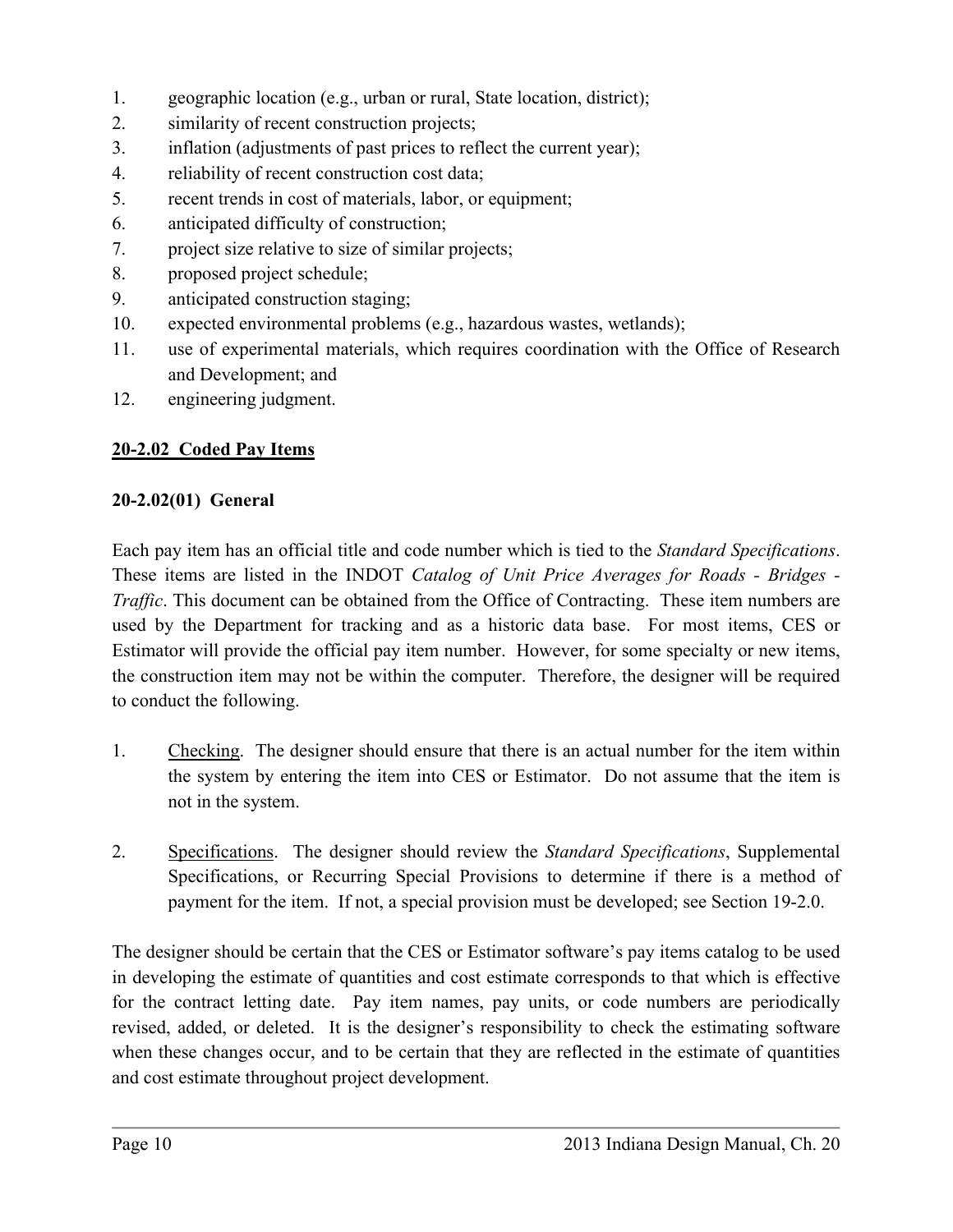#### <span id="page-10-0"></span>**20-2.02(02) New Pay Item and Code Number**

If an item does not exist within the CES or Estimator program, the designer may request the Office of Contracting to develop a new pay item and code number. The designer should minimize this option as much as practical. The design should instead be modified slightly in order to use an existing pay item. Where necessary, use the following procedure to request a new pay item and code number.

- 1. Request. Send or fax a memorandum requesting a new pay item to the Office of Contracting. This memorandum should include the information as follows:
	- a. the proposed pay item name;
	- b. the pay unit, both English and metric;
	- c. the applicable *Standard Specifications* section reference;
	- d. 3 copies of the special provision for the item, double spaced; and
	- e. where applicable, plan details.
- 2. Comments. The Office of Contracting will review the request and may solicit comments from other Department entities. The written request for comments will include the information as follows:
	- a. the *Standard Specifications* section number;
	- b. a copy of the special provision;
	- c. plan details, where applicable; and
	- d. the Office of Contracting's comments on the request.

Those solicited for comments will be given five work days to return their comments.

3. Response. Upon receipt of all comments, the Office of Contracting will either approve the new pay item for use and assign it a new pay item code number, or it will recommend the use of an existing pay item by developing a supplemental description for an existing specification.

#### <span id="page-10-1"></span>**20-2.02(03) Bridge Identification in Pay Item Name**

A unique identifier should be assigned to each distinct bridge in the contract if required in a pay item name. For a set of twin structures, each bridge should therefore be assigned a unique identifier.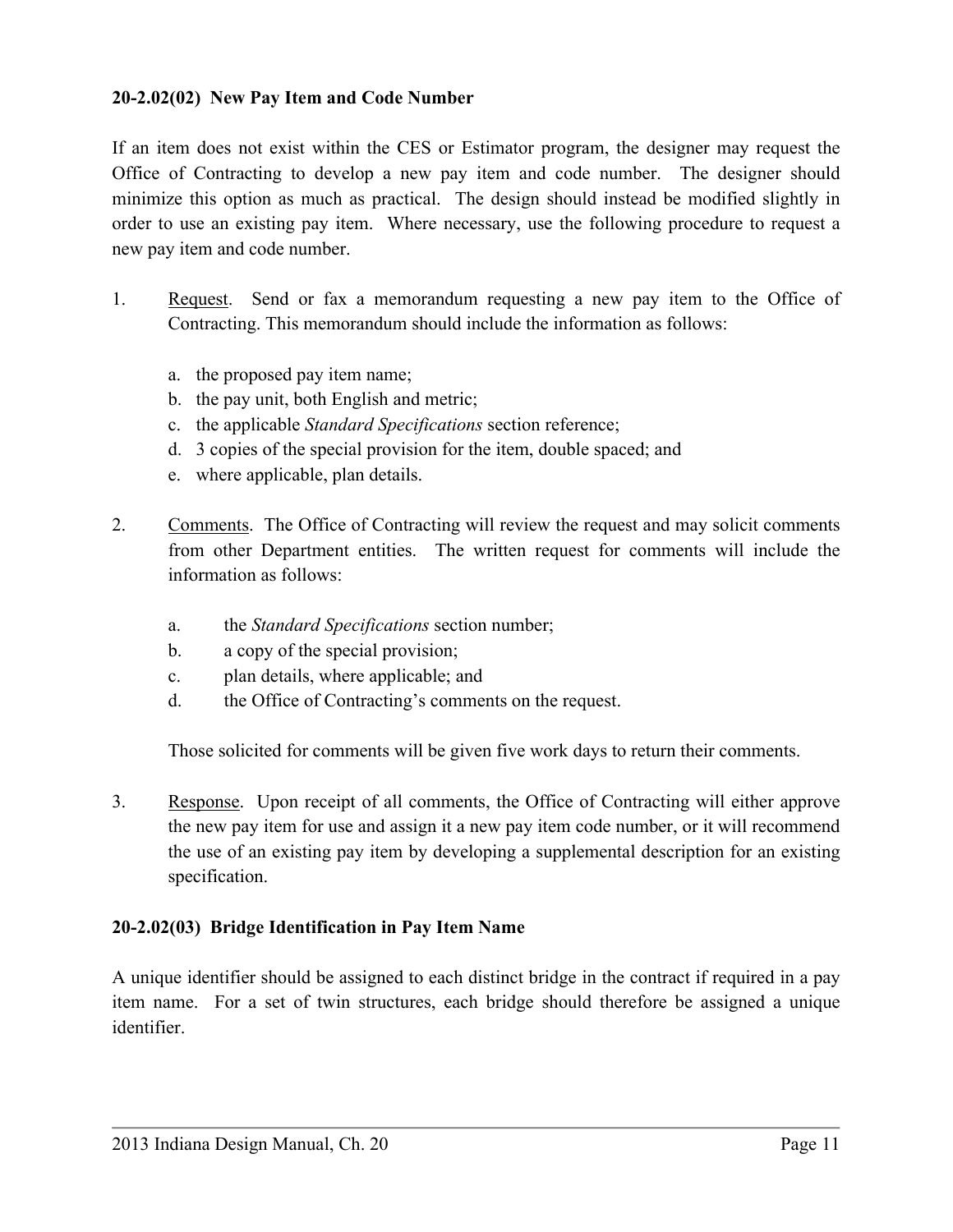#### <span id="page-11-0"></span>**20-2.02(04) Non-Participating Pay Items [Added Sept. 2011]**

Figure 14-1C, Contract Preparation Documents to Contract Administration Division, includes a section for identification of non-participating pay items. These are pay items which FHWA cannot participate in the cost of, in an otherwise federal-aid project. The pay items should be identified as such in the cost estimate.

The most common non-participating pay items include the following.

- 1. Commemorative plaque on a bridge.
- 2. Work outside the right-of-way without permit.
- *3*. Adjustment of private facilities not included in the right-of-way acquisition document such as signs; fences, lawn sprinklers, etc.
- 4. Costs incurred to salvage items for later use by the State are not eligible for federal participation. This includes transportation of materials or storage costs.
- 5. A betterment that is not currently part of the project. Example: excess sizing of a non-INDOT sewer for future development. The additional cost over replacement-in-kind should be borne by the owner of the facility being adjusted.
- 6. Purchase of equipment or supplies for retention by INDOT or an LPA that are not permanent project fixtures. Example: purchase of changeable-message signs for retention by INDOT.

#### <span id="page-11-1"></span>**20-2.03 Estimating Guidelines [Rev. Jan. 2013, Oct. 2020]**

For most items, CES and Estimator will provide the designer with sufficient guidance in determining the appropriate cost for a specific item. However, the designer should consider the following.

1. Unit Cost. The unit cost will be based upon an average price data base maintained by the Department within CES and Estimator, price books, and unit cost bid tabulations. Adjustments to the unit cost may be appropriate based on the factors listed in Section 20- 2.01.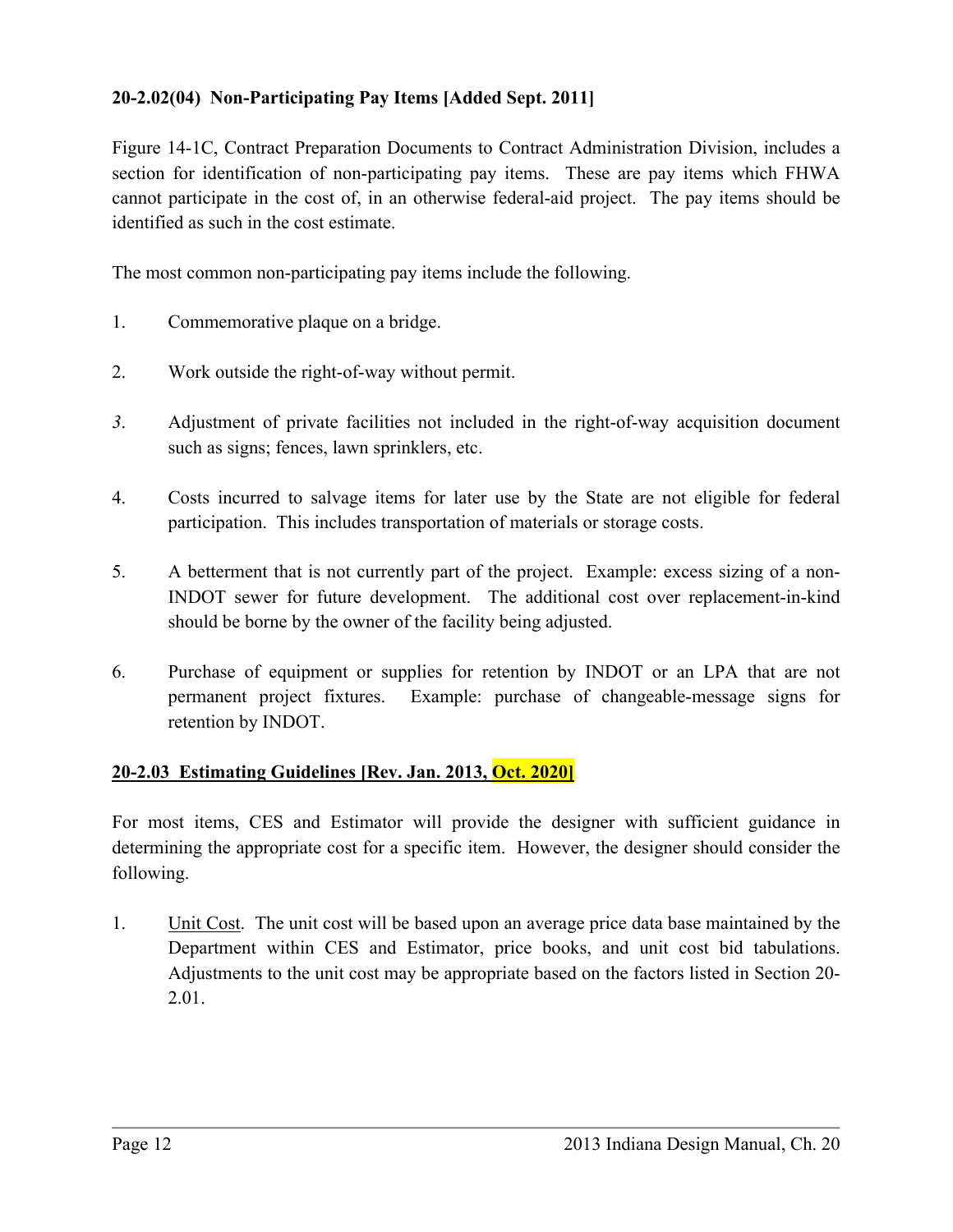- 2. Lump-Sum Pay Item. Desirably, a lump-sum item should not be used on a project. However, this is not always practical. Where necessary, only use a lump-sum item where the scope of work for the item is clearly defined and the amount of work has a minimal chance of changing during construction. In determining the unit price for a lump-sum item, the designer should consider the following.
	- a. Components. Most lump-sum items can be divided into individual parts for estimating purposes. For example, a temporary traffic signal structure can be divided into the pole installation, signal heads, controller, installation, maintenance, removal, etc. Once the elements have been segregated, the designer should use engineering judgment to determine the appropriate cost for each component.
	- b. Percentages. Some lump-sum items are determined based on a percentage of the total of the contract items (e.g., mobilization and demobilization, clearing right of way). These are further discussed below.
- 3. Clearing Right of Way. This is assumed to be 1 to 2 percent of the total contract cost. Factors that should be considered include project location, rural or urban, the type of clearing required (trees or brush), concentration of clearing, and method of disposal.
- 4. Temporary Bridge and Approaches. This should be segregated into its components as discussed in Item 2.a. For example, the cost of temporary approaches should be determined according to the amount of embankment required, width of pavement, drainage systems, etc. Temporary guardrail and temporary pavement markings are separate pay items.
- 5. Miscellaneous Items. The following pay items should always be included in the cost estimate.
	- a. Field Office. The pay unit is month. The field office type and the number of months used for the final quantity and schedule of pay items is set by the district Office of Construction based on the estimated construction time.
	- b. Telephone Service. This item may be used where cell phone service is unavailable in remote locations. If applicable, the pay unit is month. The use of this pay item and the number of months used for the final quantity and schedule of pay items is set by the district Office of Construction based on the need and estimated construction time.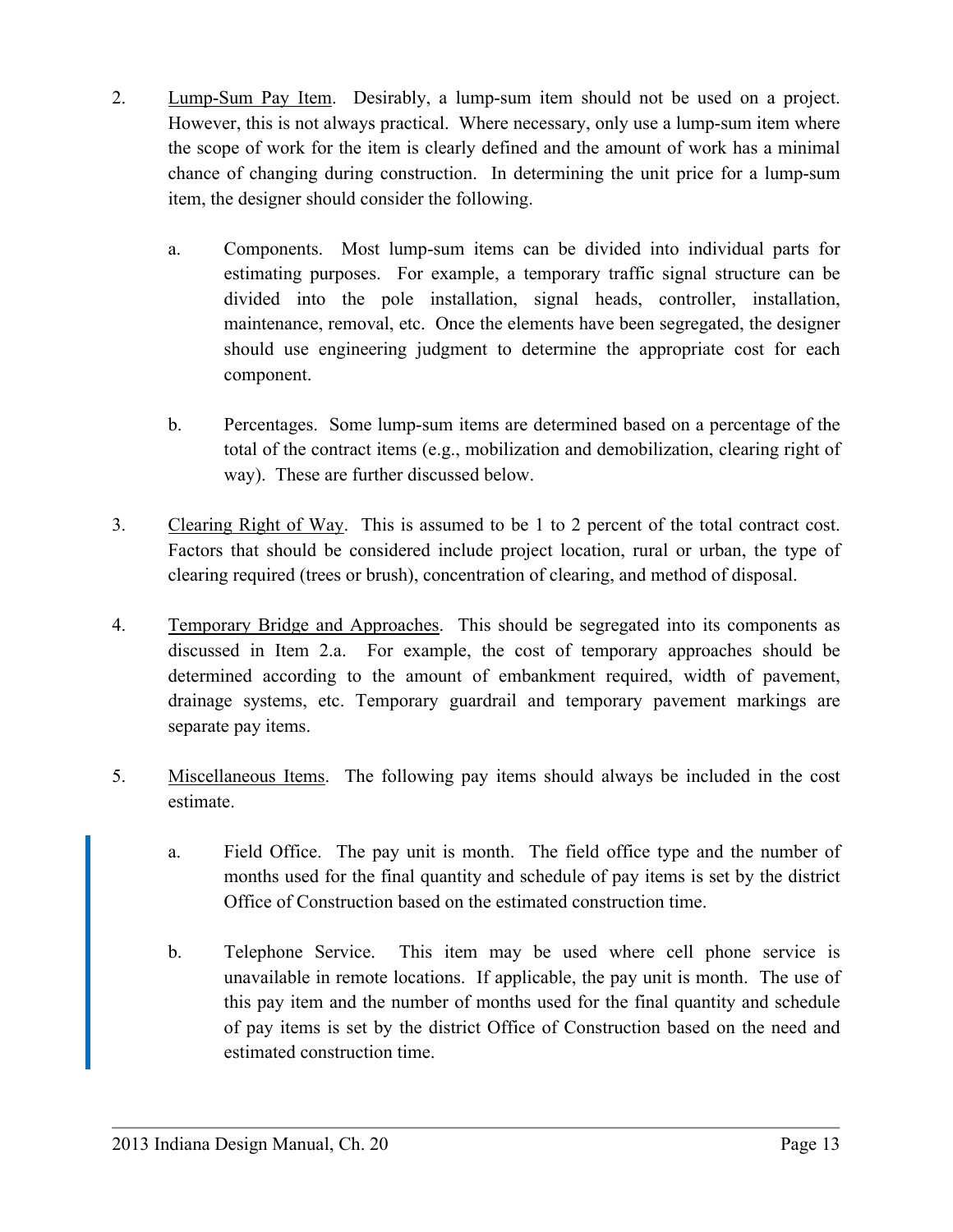- c. Maintaining Traffic. Maintaining traffic is a lump-sum item and will be determined based on its components. Elements that should be considered include traffic volume, traffic composition, peak times, number of lanes, length of construction, and type of work.
- d. Construction Engineering. This will be determined by the computer. Construction engineering is determined using 2% of the total contract cost. This may require revision if significant engineering may be required during construction.
- e. Mobilization and Demobilization. This is a lump-sum item and will be determined by the computer. Mobilization and demobilization is determined using 5% of the total contract cost including the amount for construction engineering. Mobilization and demobilization consists of preparatory work and operations necessary for the movement of personnel, equipment, supplies, and incidentals to and from the project site; for the establishment and removal of offices, buildings, and other facilities necessary for work on the project; and for all other work or operations that must be performed or costs incurred when beginning or ending work on the project.
- 6. Other Cost Estimates. Other entities will prepare their own cost estimates. The designer is responsible for ensuring that such entities receive the correct information so that they can properly prepare their estimates.
- 7. Other Information. The designer should provide the Office of Contracting with information that may influence the cost of the project (e.g., special commitments, experimental materials, special equipment, expected construction difficulties).
- 8. Special Material. Contact a supplier directly to obtain a quote for a special material. The quoted price is what a supplier hopes to receive for its product. The final price the contractor will be required to pay will be lower due to competition and negotiations between the contractor and supplier. Such an item as a discount for a large quantity, early payment, or extreme competition may impact the final price. The designer should adjust the quoted price based on these factors, previous estimates, and engineering judgment.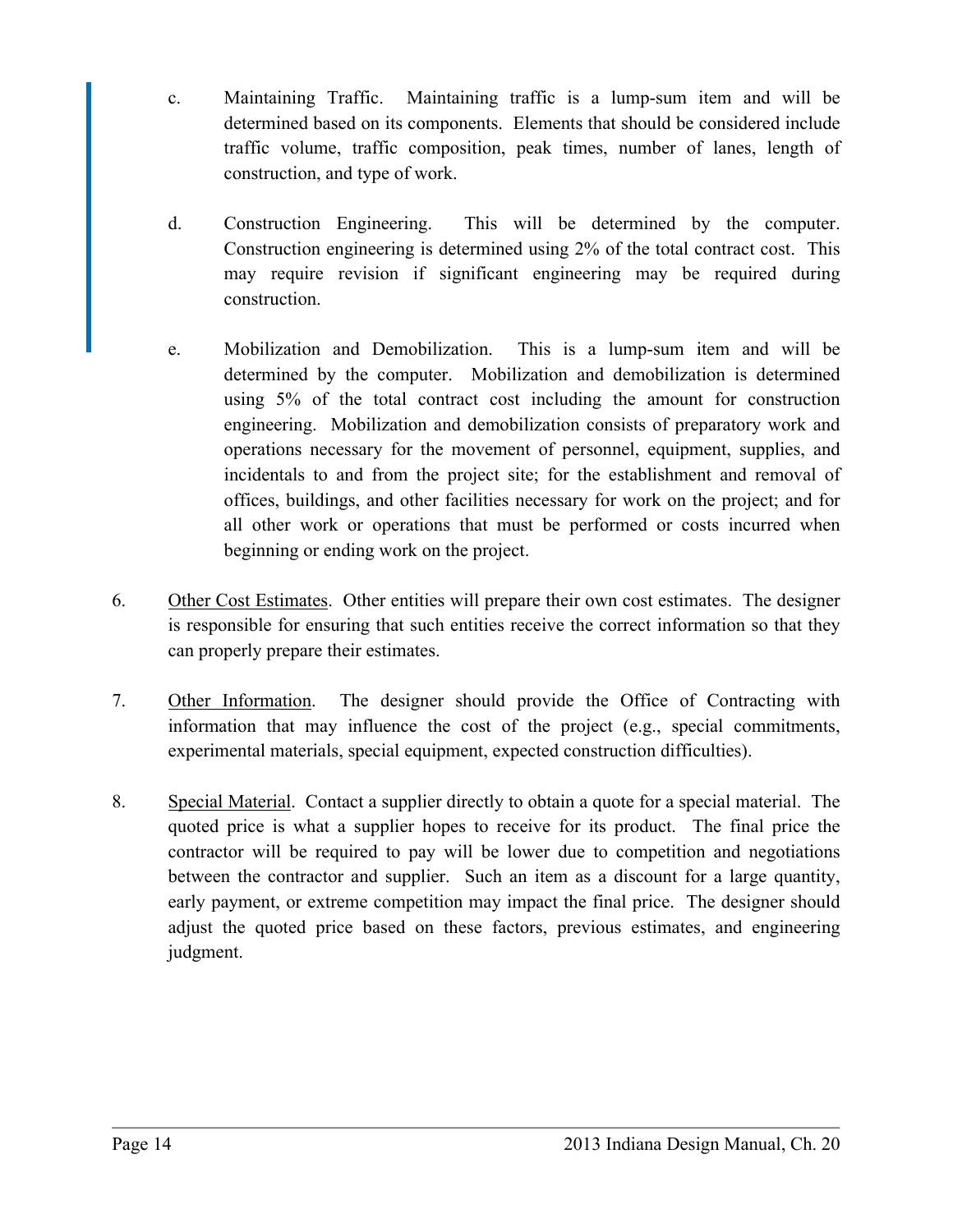- 9. Incidentals. Incidental costs cover work that may or may not be addressed by a specific contract pay item. Incidental costs may include the following:
	- a. work included in other items per the *Standard Specifications* or a special provision;
	- b. coordination with other contractors;
	- c. early completion date which demands multiple work shifts;
	- d. payment of overtime;
	- e. winter construction;
	- f. congested work area;
	- g. high-elevation work;
	- h. hauling through heavy traffic, frequent railroad crossings, or traffic signals;
	- i. work not adaptable to the normal equipment used which results in manual labor or renting of special equipment;
	- j. location of plant sites, including costs of rental and renovation;
	- k. the season during which the work will be performed;
	- l. the cost of maintaining traffic including stage construction, flaggers, lights, barricades, or flashing-arrow signs; and
	- m. outside agencies' rules and regulations (e.g., OSHA, EPA).
- 10. Structural-Plate Pipe-Arch Unit-Price Data. For a large-culvert location, the hydraulics recommendation letter will include a structural-plate pipe-arch sizing as well as a precastconcrete box-structure or three-sided structure sizing. If this occurs, the designer should evaluate both structures at the structure type and size stage and choose the more economical alternate. If the hydraulics recommendation letter includes the option of a small- to medium-sized structural-plate pipe-arch, a deformed pipe type 1 should be shown on the plans so that the contractor has the option of providing either a corrugatedmetal or an elliptical-concrete pipe.